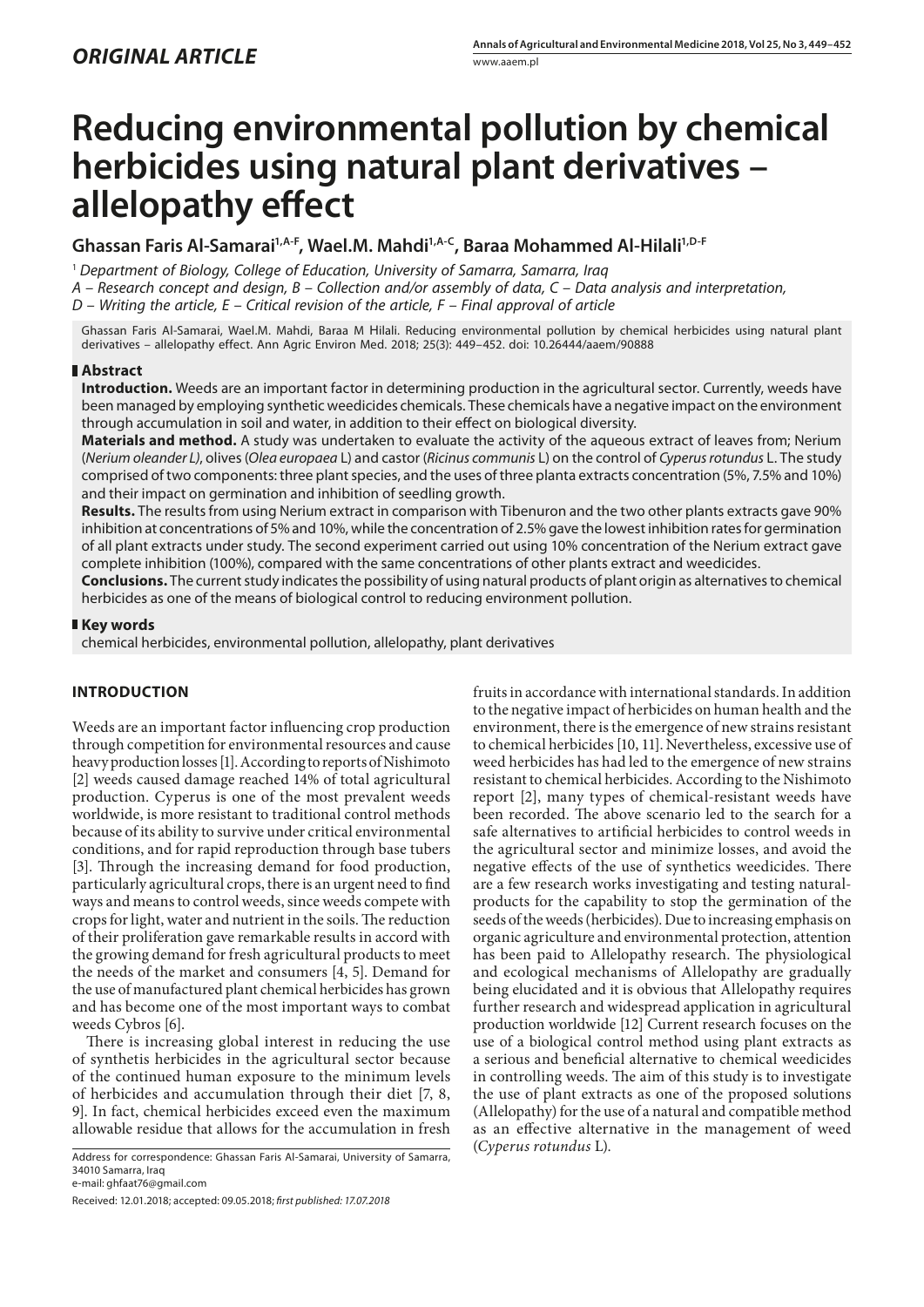Ghassan Faris Al-Samarai, Wael.M. Mahdi, Baraa Mohammed Al-Hilali. Reducing environmental pollution by chemical herbicides using natural plant derivatives…

## **MATERIALS AND METHOD**

**Selection and collection of plant samples.** Tubers were collected from the village of Al-Abbasiya/Samarra district of the agricultural lands located on the banks of the Tigris River, where the grass grows densely in fields planted with crops. The tubers wre healthy, large in size and free of any pathological condition. The plants were collected, and brought to the laboratory, and washed in tap water to remove dust. The tubers were left for one day, until dry, and then kept in a plastic container until use.

Three plants that are grown and spread over almost the whole of Iraq (Tab. 1) were selected for the preparation of plant extracts, which were tested for their ability to inhibit the germination of weed seeds

| Table 1. Types of plant under study |  |  |
|-------------------------------------|--|--|
|-------------------------------------|--|--|

| Scientific name     | Common name |
|---------------------|-------------|
| Nerium oleander. L  | Nerium      |
| Olea europaea. L    | Olive       |
| Ricinus communis. L | Castor      |
|                     |             |

After selecting the plants, fresh leaves collected directly from the trees growing on the outskirts of the city of Samarra were brought to the laboratory and washed carefully in tap water to remove dust and dirt, and then washed with distilled water. The plants left in the laboratory were continuously stirred daily to avoid rot until they were completely dry. The samples were placed in perforated paper bags and then placed in an oven at 45 °C for 48 hours for complete dehydration. After that, the samples were crushed, using a sieve to exclude the non-grinding hard parts, followed by use of a blender to obtain dry powder. Samples of plant powders were kept in clean, sealed and placed in sealed glass containers for easy preservation and storage [13].

**Preparation of extracts.** The stored powder prepared previously was extract by water [14]. The powders were immersed in water with continuous stirring until the homogenization state was reached, and then left for 48 hours at  $4^{\circ}$ C in a refrigerator. The solution was then filtered in two stages, the first stage by using a soft cloth to remove large impurities, and the second stage using filter paper (Whatman, 2) to obtain a crude extracts solution. The crude extracts mixture was desiccated using a rotary evaporator to finally obtain the crude extraction. After that, a series of dilutions of the crude mixture were prepared (10%, 7.5% and 5%) and kept in sterilized plastic containers until use.

**Design experiments.** The experiments were carried out according to the design of random sectors (CRD) with two factors: 1) 3 types of plant, and 2) 3 concentrations (5%, 7.5% and 10%). In addition to (2), control plants (water + Tibenuron weedicide) with 4 replicates (Tab. 2).

#### **Table 2.** Treatments of study

| 10%  |        | T <sub>5</sub> | Control    |        | T0             |
|------|--------|----------------|------------|--------|----------------|
| 7.5% | Olive  | T6             | Herbicides |        | Τ1             |
| 5%   |        | T7             |            |        |                |
| 10%  |        | T <sub>8</sub> | 10%        |        | T <sub>2</sub> |
| 7.5% | Castor | T9             | 7.5%       | Nerium | T3             |
| 5%   |        | T10            | 5%         |        | T <sub>4</sub> |

## **Experimental Study**

**Germination Rate.** Soil which had been prepared for seeding was irrigated until reached to optimum watering and eliminated blanks by using water. Seeds were planted in prepared soil (4 tubers per lentil) and regularly watered (every 2 days) with extracts. The experiment was checked daily and the germination rate recorded for all treatments for a period 2 weeks. Tuber germination rate was calculated according to the method of [15], following the equation 1.

**Inhibition of seedling growth.** Tubers planted in previously prepared soil were left until the stage of seedling was reached (range between 10–15 cm). After that, the seedling was irrigated with plant extracts every 2 days for one month. The data collected, based on the percentage of damage and killing of the irrigated seedling, utilised the equation 2.

**Statistical analysis.** Statistical analysis was carried out using statistical software SPSS version 19- (SPSS Inc., Chicago, USA). A variety ANOVA was used to analyse the experimental results of dependent variables. Significant differences between mean values were determined using Duncan's Multiple Range test (DMRT) ( $P \le 0.05$ ). All data presented were expressed as mean ± standard error.

## **RESULTS AND DISCUSSION**

**Influence of plant species crude extracts and concentrations on germination.** The percentage of inhibition of tubers germination of *Cyperus rotundus L*. irrigated with leaf crude extracts of; Nerium, Castor and Olive compared with herbicide is shown in Figure 1. The results showed significant differences between the treatments and controls (water only, chemical weedicide). The highest percentage of inhibition of the germination was recorded from soil irrigated by crude extract obtained from Nerium. The percentage of inhibition reached 80%, followed by castor leaf extract (35%), while olive plant extract produced the lowest rate of inhibition (23%).

Figure 2 shows the effect of using different concentrations of the aqueous extract under study on the germination of irrigated tubers. There was a significant effect of the concentrations (10% and 7.5%) of Nerium extract on the rate of inhibition of tubers with values approximately reached 90% for both concentrations, compared with other treatments. Concentrations of 10%, 7.5% and 5% from olive leaf extract

Rate of germination rate = 
$$
\frac{\text{control plants} - \text{percentage of tubes germination (irrigated with extracts)}}{\text{Tubing germination ratio for control}} \times 100
$$
 Equ. 1

Percentage of inhibition = 
$$
\frac{\text{No. Plants in control treatment - No. treated plants (irrigated with extracts)}}{\text{Number of plants in control treatment}} \times 100
$$
 Equ. 2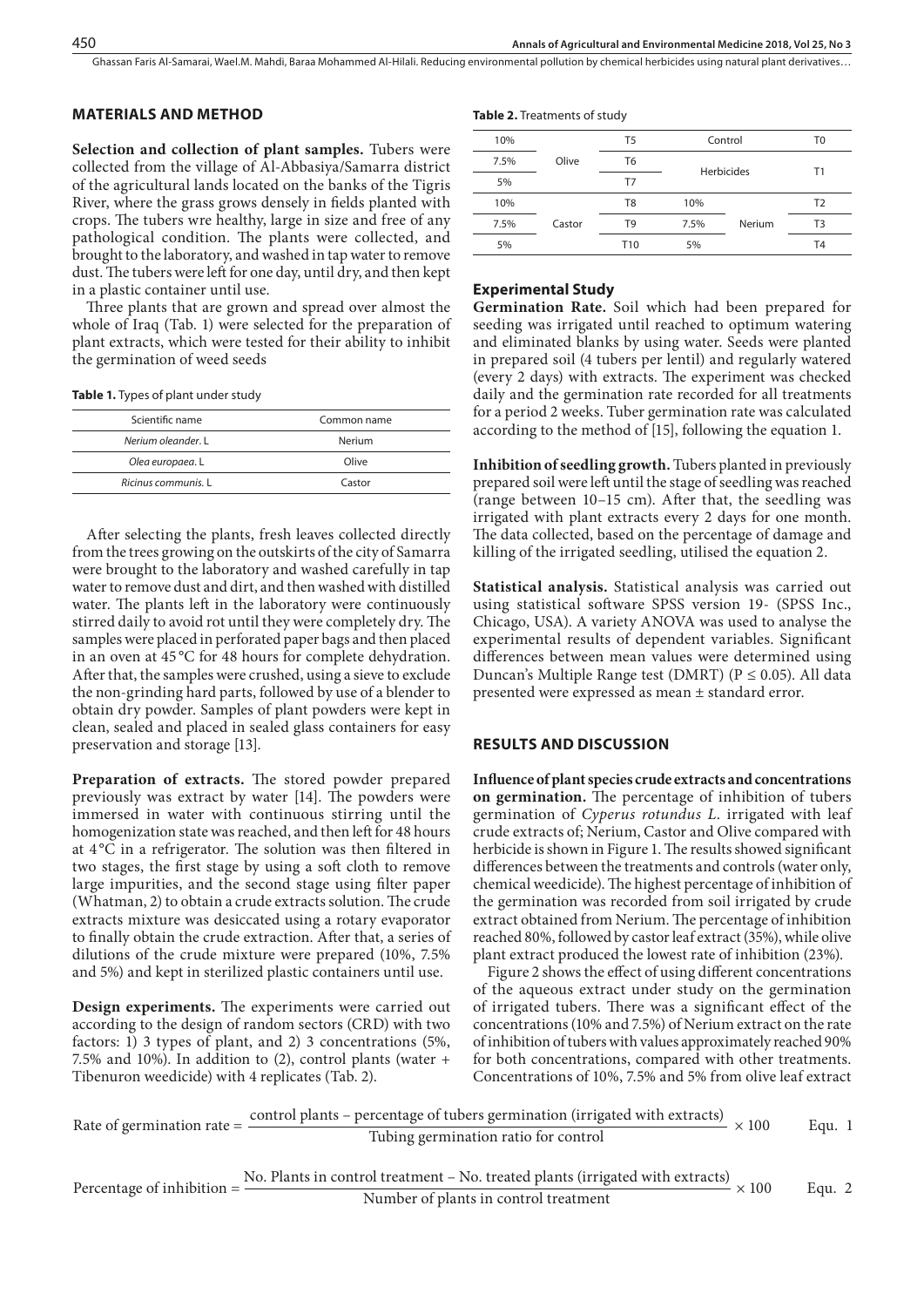Ghassan Faris Al-Samarai, Wael.M. Mahdi, Baraa Mohammed Al-Hilali. Reducing environmental pollution by chemical herbicides using natural plant derivatives…



**Figure 1.** Percentage of inhibition germination tubers (%) of *Cyperus rotundus* L. irrigated with leave crude extract of (Nerium, Castor and Olive) compared with herbicide



**\* The difference between characters shows significance, while the Similarity of characters not shown significance between the treatment (P ≤ 0.05)**

**Figure 2.** Percentage of inhabitation germination tubers (%) of *Cyperus rotundus L.* using different concentrations (10, 7.5 and 5%) from Nerium, Olive and Castor extract compared with herbicide



**Figure 3.** Percentage of growth inhibition seeding (%) of *Cyperus rotundus L.*  irrigated with leave crude extract of (Nerium, Castor and Olive) compared with herbicide

gave the lowest inhibition percentage values – 25%, 25% and 15%, respectively. On the other hand, it was noted that an increase in the inhibition ratios were in accordance with the rise in dose concentration for all studied plants.

From the above result, the extract of Nerium showed a higher inhibitory effect on tubers germination than that of Olive and Castor. The effect of inhibition in germination can be attributed to the congenital effects of plant containment in soluble substances in water. On the other hand, the difference in inactivation of tuber germination by different plant species



**Figure 4.** Percentage of growth inhibition seeding (%) of *Cyperus rotundus L.* using different concetrations (10, 7.5 and 5%) from Nerium, Olive and Castor extract compared with herbicide

may be attributed to differences in the chemical composition of these plants. The inhibitory effect of Allelopathy is complex and can involve interaction between different classes of chemicals, such as: phenolic compounds, flavonoids, terpenoids, alkaloids, steroids, carbohydrates, amino acids or a mixture of different chemical compounds that sometimes have a toxic effect greater than individual compounds [16]. The results of the presented study coincide with the results of [17], in that the Rhyme extract inhibited the germination of *Egyptian Parsia* and *Benicetom divisum* seeds. A study carried out by [18] listed plant extract components which may include a wide range of inhibitory ingredients through their effect on alkaloids photosynthesis, mitochondrial function, plant hormones, ion absorption and water balance. The inhibitory activity of the Nerium plant may be due to glucosinolate, which accumulates in large quantities in the plant parts, especially the leaves. Although it is toxic to human and animals, it has also proved to contain medicinal components, such as antibacterial and anti-inflammatory activity [21].

**Influence of plant type and concentration on the growth of the seedling.** The influence of plant species and concentration on the growth of the seedling is presented in Figure 4. Seedlings growing to around 10 – 15 cm were irrigated with plant extracts at concentrations of 10, 7.5 and 5%). The effect was evaluated on the basis of the rate of inhibition of seedling. The crude extracts of Nerium and Castor gave the highest growth inhibition effect on seedling with values of 87 % and 85.5%, respectively. These values exceeded the effect of the Olive extract in comparison with control. The lowest rate of growth inhibition was recorded from seedling irrigated with Olive extract.The average reached approximately 55% (Fig. 3).

The effect of different extract concentrations (10%, 7.5%, and 5%) from plants under study on the growth of weed seedling is shown in Figure 4. The highest inhibition rate was recorded using the concentration of 10% and 7.5% from the Nerium plant with values of 82% and 77%, espectively. At the same time, thee concentrations produced significant differences from all the other concentrations of the same plant – Nerium), and Olive and Castor plants. It was observed that treatment of the control using chemical weedicide recorded high levels of growth inhibiting of seedling of Cyperus, with